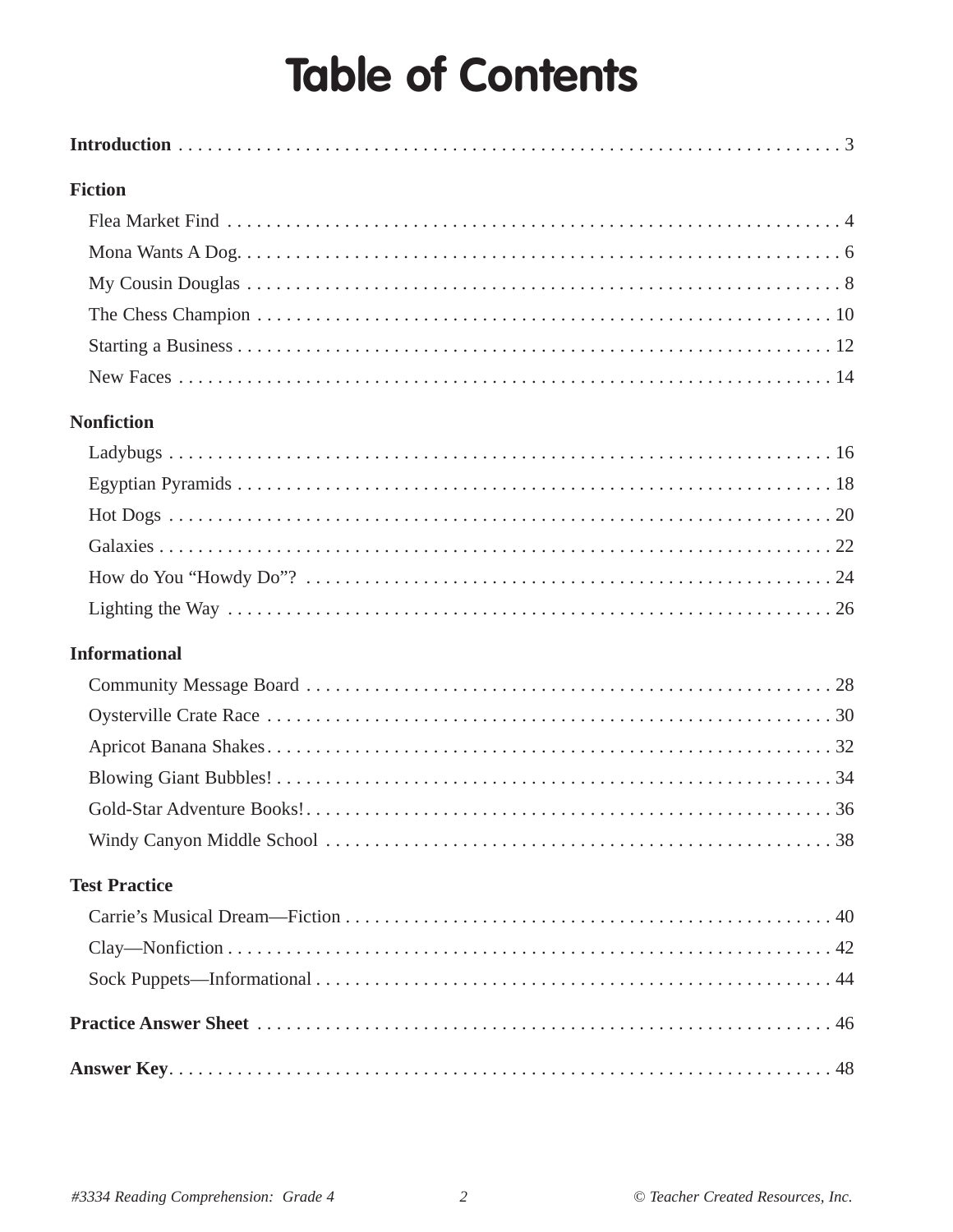## **Hot Dogs**

A snack seen at baseball games, racetracks, or your backyard barbecue, hot dogs are one of the most popular foods in America. Every hour 1.88 million hot dogs are produced in the United States. On average, every person in the United States eats about 1.2 hot dogs every week. There aren't many foods that were invented in America, but the hot dog is one of them. It's very similar to the sausage that comes from Germany. When did the sausage come to America? How did the sausage become the hot dog? Where did the name "hot dog" come from?

In the 1880s, a man named Charles Feltman moved to America from Frankfurt, Germany. Shortly after he came to America, Feltman sold cold pies from a food cart in Coney Island, New York. But Feltman had competition. He wasn't selling many pies because people preferred to eat in the hotels and restaurants, where they could sit down to eat heated food. Feltman's friends suggested that he sell hot foods, because people might like something warm to eat even if they were too busy to sit down.

Feltman decided to sell something people ate in his old hometown called the frankfurter. He made one important change, though. People in Germany usually ate frankfurters from a plate with a fork. Feltman put the sausage on a bun, covered it with mustard, and offered sauerkraut with it. He called it the "frankfurter sandwich." People loved Feltman's new creation, and the frankfurter sandwich became very popular. Feltman's business grew quickly. Soon, he was able to open his own restaurant.

When did people start calling the frankfurter sandwich a hot dog? At first Feltman's invention was known by many names. People called the frankfurter sandwiches "franks," "red-hots," or "wieners." One day in 1916, a cartoonist named Tad Dorgan was at a baseball game. He heard the frankfurter sellers yelling, "Get your red-hot dachshund sausages!" This gave Dorgan an idea for a new cartoon. Dachshunds are long skinny dogs with short legs. They are shaped very much like a sausage. Dorgan drew a cartoon of a dachshund inside a bun, as if it were a sausage with mustard on it. Dorgan didn't know how to spell the name of the dog, so when he drew the sausage seller, he made him yell, "Get your hot dogs!" The name stuck, and now most people know Charles Feltman's frankfurter sandwich as the "hot dog."